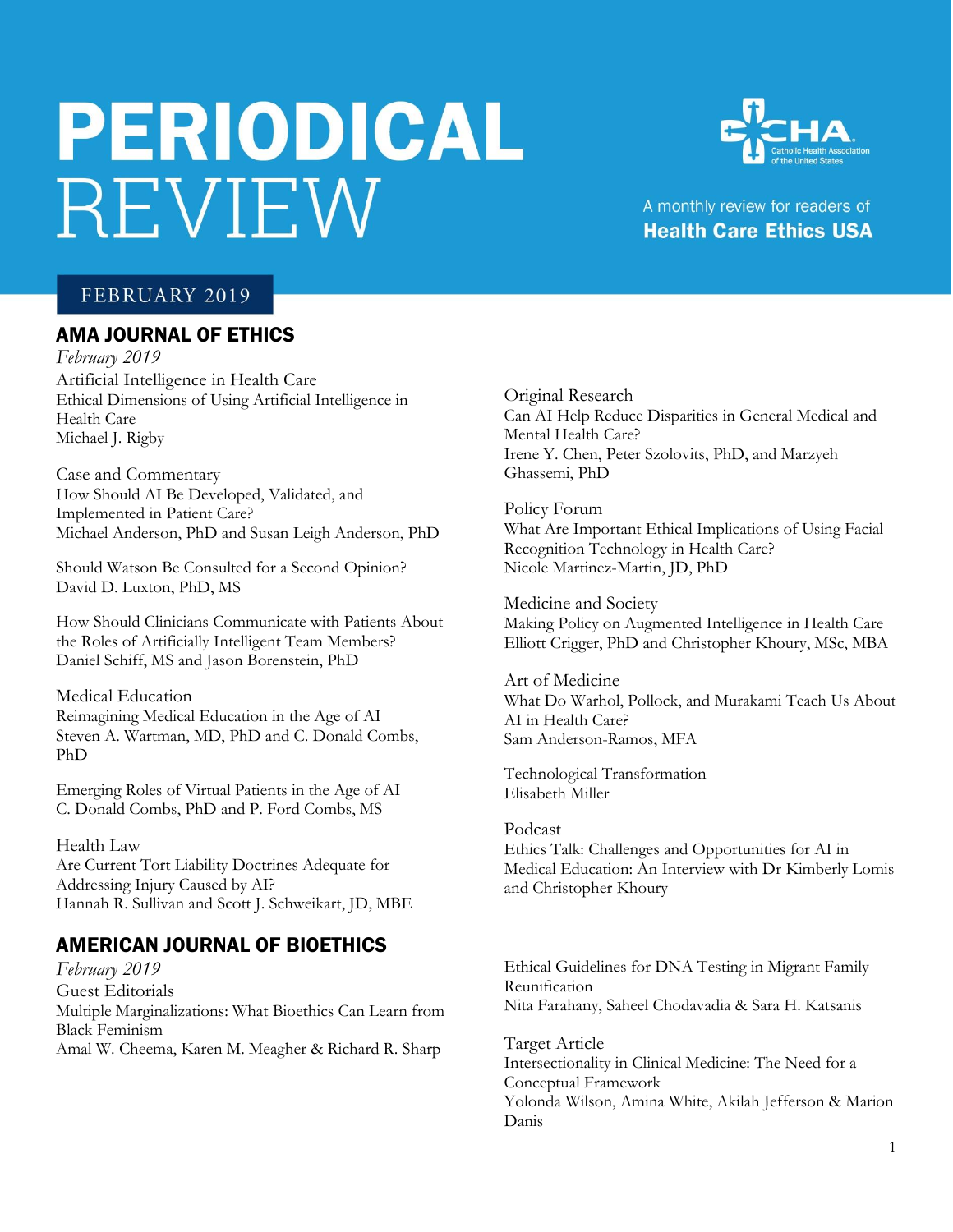Open Peer Commentaries Intersectionality and Clinical Decision Making: The Role of Race Yen Ji Julia Byeon, Sherrill L. Sellers & Vence L. Bonham

Clinical Encounters: The Social Justice Question in Intersectional Medicine Patrick Ryan Grzanka & Jenny Dyck Brian

Intersectionality and Power Imbalances Clinicians of Color Face When Patients Request White Clinicians Keisha Shantel Ray

Addressing the Practical Implications of Intersectionality in Clinical Medicine: Ethical, Embodied and Institutional **Dimensions** Claudia Barned, Corinne Lajoie & Eric Racine

Narrative Ethics and Intersectionality Elizabeth Lanphier & Uchenna Anani

Age Difference in the Clinical Encounter: Intersectionality and Phenomenology Hans-Georg Eilenberger, Annemie Halsema & Jenny Slatman

Is There Cross-Cultural Evidence for an Association Between Intersectionality and Bioethical Decision Making? Not Yet, but Awaiting Advances in Mental Mapping Darryl R. J. Macer

Can Intersectionality Help Lead to More Accurate Diagnosis? Hae Lin Cho

Intersectionality: A Scientific Realist Critique Carles Muntaner & Jura Augustinavicius

An Argument for the Intersectional Education of Those Working in International Humanitarian Medical Nongovernmental Organizations Adriana Clavel-Vazquez & César Palacios-González

Target Article Transgender Children and the Right to Transition: Medical Ethics When Parents Mean Well but Cause Harm Maura Priest

Open Peer Commentaries Moving Beyond Mismatch Robin Dembroff

# ETHICS & MEDICS

*February 2019* Observations in a Gender Diversity Clinic Monique Robles, MD

True Autonomy/False Dichotomies? Genderqueer Kids and the Myth of the Quick Fix Lauren L. Baker

The Social Context of Adolescents' Right to Transition Joshua Franklin

Decision Making and the Long-Term Impact of Puberty Blockade in Transgender Children Rebecca M. Harris, Amy C. Tishelman, Gwendolyn P. Quinn & Leena Nahata

Should Parental Refusal of Puberty-Blocking Treatment be Overridden? The Role of the Harm Principle Lauren Notini, Rosalind McDougall & Ken C. Pang

Psychological Maltreatment and Medical Neglect of Transgender Adolescents: The Need for Recognition and Individualized Assessment Armand H. Matheny Antommaria, Robert A. Shapiro & Lee Ann E. Conard

The Right to Best Care for Children Does Not Include the Right to Medical Transition Michael Laidlaw, Michelle Cretella & Kevin Donovan

Identification Before Prescription: Necessary Changes for the Support of Transgender Youth Elizabeth R. Boskey & Jonathan M. Marron

Puberty-Blocking Treatment and the Rights of Bad Candidates B. R. George & Danielle M. Wenner

Transgender Children, Puberty Blockers, and the Law: Solutions to the Problem of Dissenting Parents Doriane Lambelet Coleman

A Two-Pronged Approach to Minimizing Harms for Transgender Youth: Medical Interventions and Social Interventions Lisa Campo-Engelstein

Puberty Blockers Are Necessary, but They Don't Prevent Homelessness: Caring for Transgender Youth by Supporting Unsupportive Parents Florence Ashley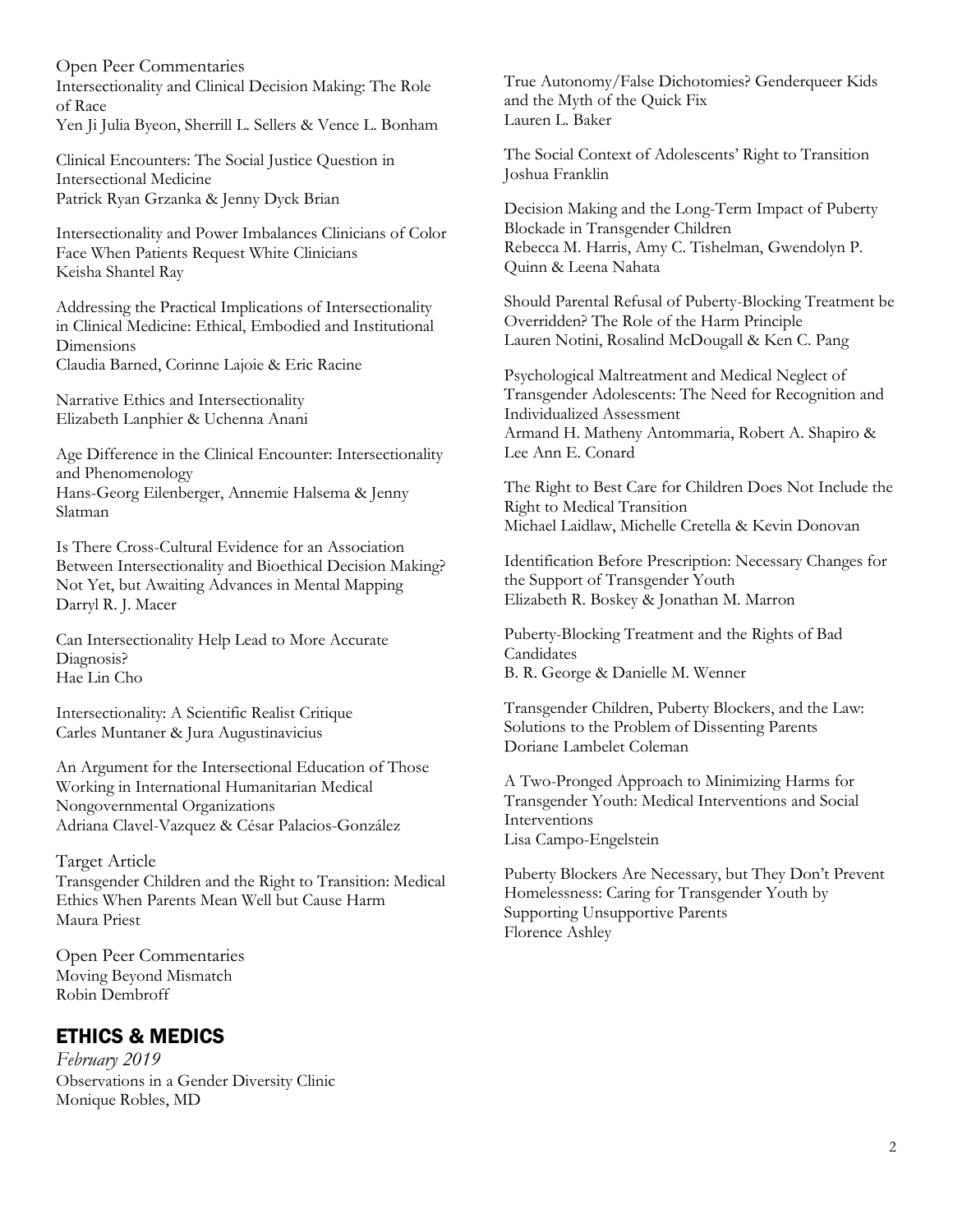## HASTINGS CENTER REPORT

*January/February 2019* From the Editor Editorial Trends Gregory E. Kaebnick

Articles Social Media, E‐Health, and Medical Ethics Mélanie Terrasse Moti Gorin Dominic Sisti

Other Voices Welcoming the "Intel-ethicist" John Banja

Deep Ethical Learning: Taking the Interplay of Human and Artificial Intelligence Seriously Anita Ho

An Ethical Obligation for Bioethicists to Utilize Social Media Patrick D. Herron

Ethical Use of Social Media Data: Beyond the Clinical Context Catherine M. Hammack

Capacity for Preferences and Pediatric Assent: Implications for Pediatric Practice Mark Christopher Navin Jason Adam Wasserman

Essays Artificial Intelligence and Black‐Box Medical Decisions: Accuracy versus Explainability Alex John London

## HEALTH AFFAIRS

*February 2019* From the Editor-In-Chief Hospitals, Health IT, And More Alan R. Weil

Health Reform Court Rules Individual Mandate, Entire ACA Unconstitutional Katie Keith

HIV/AIDS For Women Living With HIV, A Trauma-Informed Approach to Care Brian Rinker

Cost & Spending Hospital Prices Grew Substantially Faster Than Physician Prices for Hospital-Based Care In 2007–14 Zack Cooper, Stuart Craig, Martin Gaynor, Nir J. Harish, Harlan M. Krumholz, and John Van Reenen

The Strange Tale of Three Identical Strangers: Cinematic Lessons in Bioethics Bryanna Moore Jeremy R. Garrett Leslie Ann McNolty Maria Cristina Murano

Case Study North of Home: Obligations to Families of Undocumented Patients Joseph J. Fins Diego Real de Asúa

Commentary Could We Be Marsupials? Very Premature Babies and Artificial Wombs Dena S. Davis

Requests for PAD and the Assessment of Capacity Thomas B. Strouse

Fighting Novel Diseases amidst Humanitarian Crises Lawrence O. Gostin Neil R. Sircar Eric A. Friedman

Pregnant Women Can Finally Expect Better Angela Ballantyne

Departments IRB Becomes E&HR Gregory E. Kaebnick

#### **Hospitals**

Performance of Safety-Net Hospitals in Year 1 of the Comprehensive Care for Joint Replacement Model Caroline P. Thirukumaran, Laurent G. Glance, Xueya Cai, Rishi Balkissoon, Addisu Mesfin, and Yue Li

Health Information Technology Does Health Information Exchange Improve Patient Outcomes? Empirical Evidence from Florida Hospitals Min Chen, Sheng Guo, and Xuan Tan

Access To E-Prescriptions and Related Technologies Before and After Hurricanes Harvey, Irma, And Maria Jaime Y. Smith, and Max M. Sow

Global Health Policy

Health System Approaches Are Needed to Expand Telemedicine Use Across Nine Latin American Nations Cynthia M. LeRouge, Manjul Gupta, Guillaume Corpart, and Alejandro Arrieta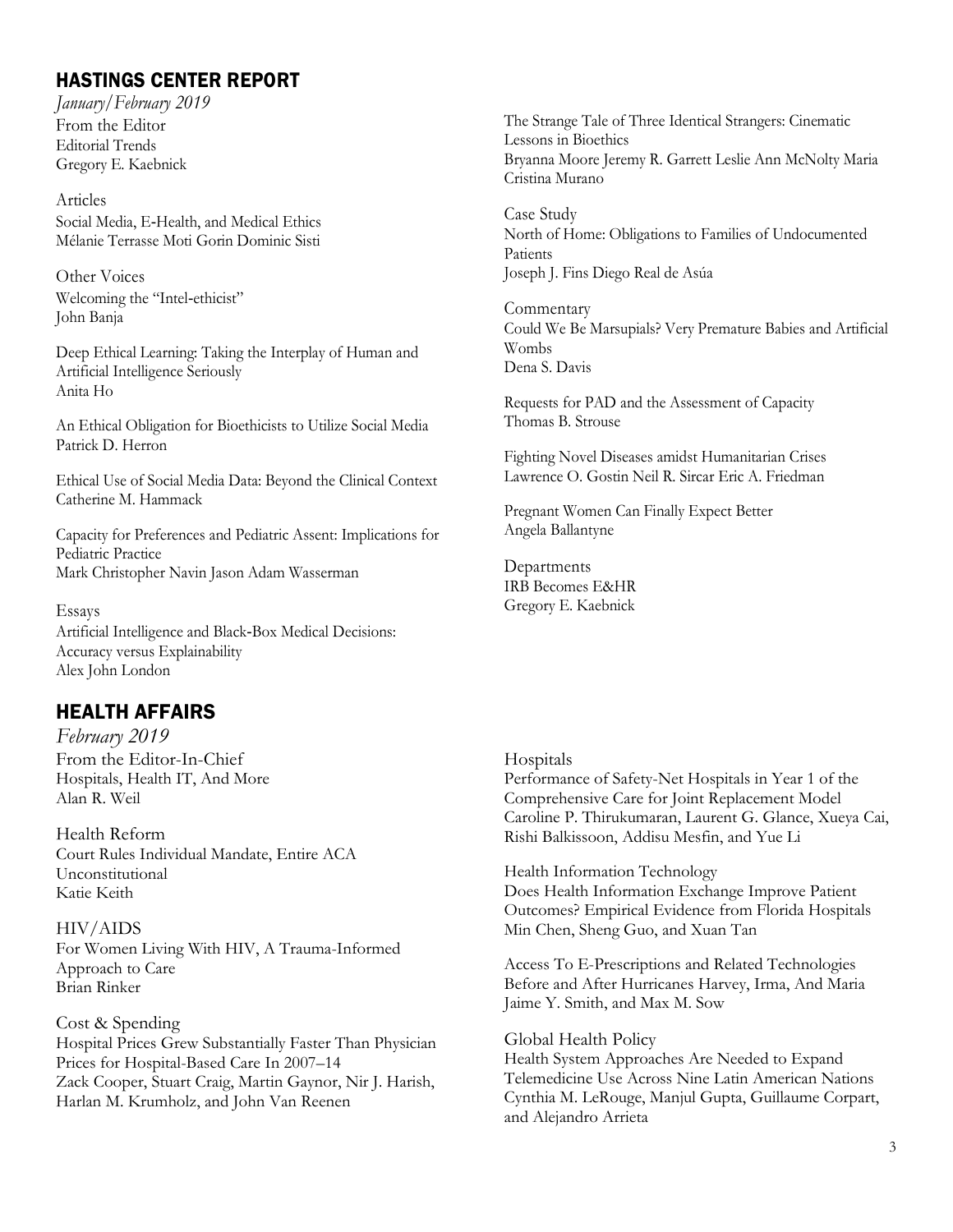Considering Health Spending Explaining the Slowdown in Medical Spending Growth Among the Elderly, 1999–2012 David M. Cutler, Kaushik Ghosh, Kassandra L. Messer, Trivellore E. Raghunathan, Susan T. Stewart, and Allison B. Rosen

Variation in Health Spending Growth for The Privately Insured From 2007 To 2014 Zack Cooper, Stuart Craig, Charles Gray, Martin Gaynor, and John Van Reenen

Private Health Insurance Health Care Spending Slowed After Rhode Island Applied Affordability Standards to Commercial Insurers Aaron Baum, Zirui Song, Bruce E. Landon, Russell S. Phillips, Asaf Bitton, and Sanjay Basu

#### Medicare

Improving the Medicare Physician Fee Schedule: Make It Part of Value-Based Payment Robert A. Berenson, and Paul B. Ginsburg

#### Accountable Care

Risk Adjustment in Medicare ACO Program Deters Coding Increases but May Lead ACOs To Drop High-Risk Beneficiaries Adam A. Markovitz, John M. Hollingsworth, John Z. Ayanian, Edward C. Norton, Nicholas M. Moloci, Phyllis L. Yan, and Andrew M. Ryan

Behavioral Health Care Medicare Advantage and Commercial Prices for Mental Health Services Daria Pelech, and Tamara Hayford

Primary Care Primary Care Office Visits for Acute Care Dropped Sharply In 2002–15, While ED Visits Increased Modestly Shih-Chuan Chou, Arjun K. Venkatesh, N. Seth Trueger, and Stephen R. Pitts

#### JOURNAL OF MEDICAL ETHICS

*February 2019* The Concise Argument 'Mrs A': a controversial or extreme case? Jesse Wall

Current Controversy Should clinicians boycott Australian immigration detention? Ryan Essex

Maternal & Child Health In States That Border Mexico, Cesarean Rates Were Highest for Hispanic Women Living in Border Counties In 2015 Jill A. McDonald, Anup Amatya, Charlotte C. Gard, and Jesus Sigala

Pharmaceuticals & Medical Technology A Transitioning Epidemic: How the Opioid Crisis Is Driving the Rise in Hepatitis C David Powell, Abby Alpert, and Rosalie L. Pacula

Qualifying Conditions of Medical Cannabis License Holders in The United States Kevin F. Boehnke, Saurav Gangopadhyay, Daniel J. Clauw, and Rebecca L. Haffajee

Trends in Coverage for Disease-Modifying Therapies for Multiple Sclerosis in Medicare Part D Daniel M. Hartung, Kirbee A. Johnston, Adriane Irwin, Sheila Markwardt, and Dennis N. Bourdette

Impact of The Priority Review Voucher Program on Drug Development for Rare Pediatric Diseases Thomas J. Hwang, Florence T. Bourgeois, Jessica M. Franklin, and Aaron S. Kesselheim

Patient-Centered Care Managing Cancer Patients' Expectations Amid Hope and Hype Joseph O. Jacobson

Determinants of Health Homelessness and Health Care: What Is Being Funded?

#### Letters

Immeasurable Time Bias in Exposure to Ivacaftor Educating Caregivers to Provide Safe Care Covering the Uninsured In California Priorities in Patient Safety Real-Time Patient Safety Surveillance Program Telemedicine in Substance Use Disorder Treatment

Advance euthanasia directives: a controversial case and its ethical implications David Gibbes Miller, Rebecca Dresser, Scott Y H Kim

AEDs are problematic, but Mrs A is a misleading case Paul T Menzel

Dementia and advance directives: some empirical and normative concerns Karin R Jongsma, Marijke C Kars, Johannes J M van Delden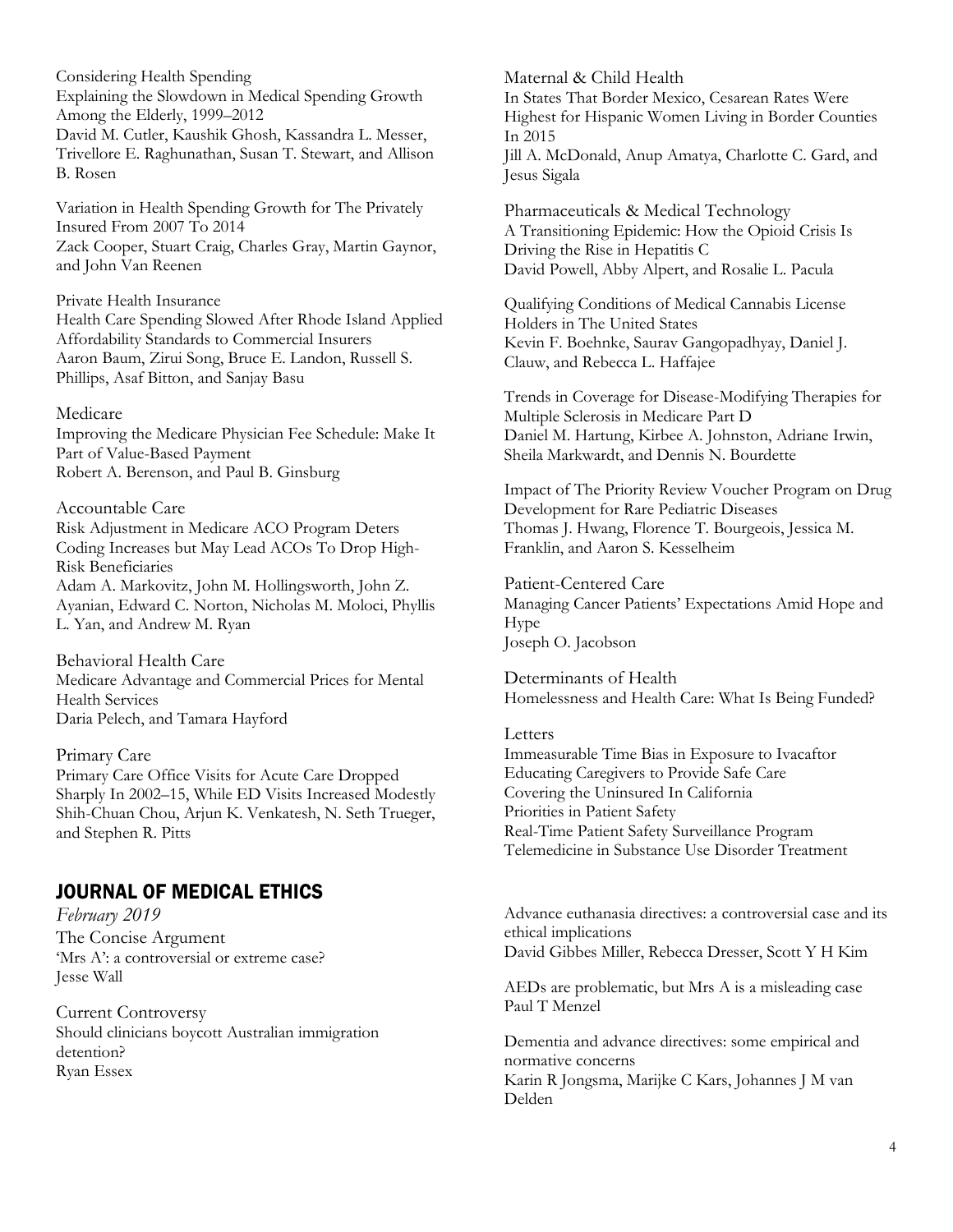Response to: 'Dementia and advance directives: some empirical and normative concerns' by Jongsma et al Scott Y H Kim, David Gibbes Miller, Rebecca Dresser

Original Research Contributory injustice in psychiatry Alex James Miller Tate

Taking the blame: appropriate responses to medical error Daniel W Tigard

Situating requests for medical aid in dying within the broader context of end-of-life care: ethical considerations Lori Seller, Marie-Ève Bouthillier, Veronique Fraser

Ethical problems with ethnic matching in gamete donation Hane Htut Maung

Extended Essay The best interest standard and children: clarifying a concept and responding to its critics Johan Christiaan Bester

#### JOURNAL OF MORAL THEOLOGY

*January 2019* A Note from the Editors Rachelle Barina, Nathaniel Hibner, Tobias Winright

Repair Work: Rethinking the Separation of Academic Moral Theolo-gians and Catholic Health Care Ethicists Paul J. Wojda

Catholic Bioethicists and Moral Theologians Drifting Apart?: A Se-quela of Specialization and Professionalization Becket Gremmels

Equally Strange Fruit: Catholic Health Care and the Appropriation of Residential Segregation Cory D. Mitchell and M. Therese Lysaught

Does Hospital and Health System Consolidation Serve The Common Good? Michael Panicola

Weakening the ethical distinction between euthanasia, palliative opioid use and palliative sedation Thomas David Riisfeldt

Organoids as hybrids: ethical implications for the exchange of human tissues Sarah N Boers, Johannes J M van Delden, Annelien L Bredenoord

Student Essay What are we to make of the charge that human biological enhancement technologies are 'unnatural'? Paul Richard Miller

Response What (or sometimes who) are organoids? And whose are they? Andrea Lavazza

Ethics Briefing Ethics briefing Charlotte Wilson, Veronica English, Julian C Sheather, Ruth Campbell, Olivia Lines, Sophie Brannan

Accompaniment with the Sick: An Authentic Christian Vocation that Rejects the Fallacy of Prosperity Theology Ramon Luzarraga

Grace at the End of Life: Rethinking Ordinary and Extraordinary Means in a Global Context Conor Kelly

A Voice in the Wilderness: Reimagining the Role of Catholic Health Care Mission Leader Michael McCarthy

Theologians in Catholic Healthcare Ministries: Breaking Beyond the Bond with Ethics Darren M. Henson

## JOURNAL OF THE AMERICAN MEDICAL ASSOCIATION

*February 5, 2019* Viewpoint Modernizing Clinical Trials for Patients with Cancer Norman E. Sharpless, MD; James H. Doroshow, MD

Assessing the Performance of Aging Surgeons Mark R. Katlic, MD; JoAnn Coleman, DNP, ACNP-BC; Marcia M. Russell, MD

HIV Viral Load and Transmissibility of HIV Infection: Undetectable Equals Untransmittable Robert W. Eisinger, PhD; Carl W. Dieffenbach, PhD; Anthony S. Fauci, MD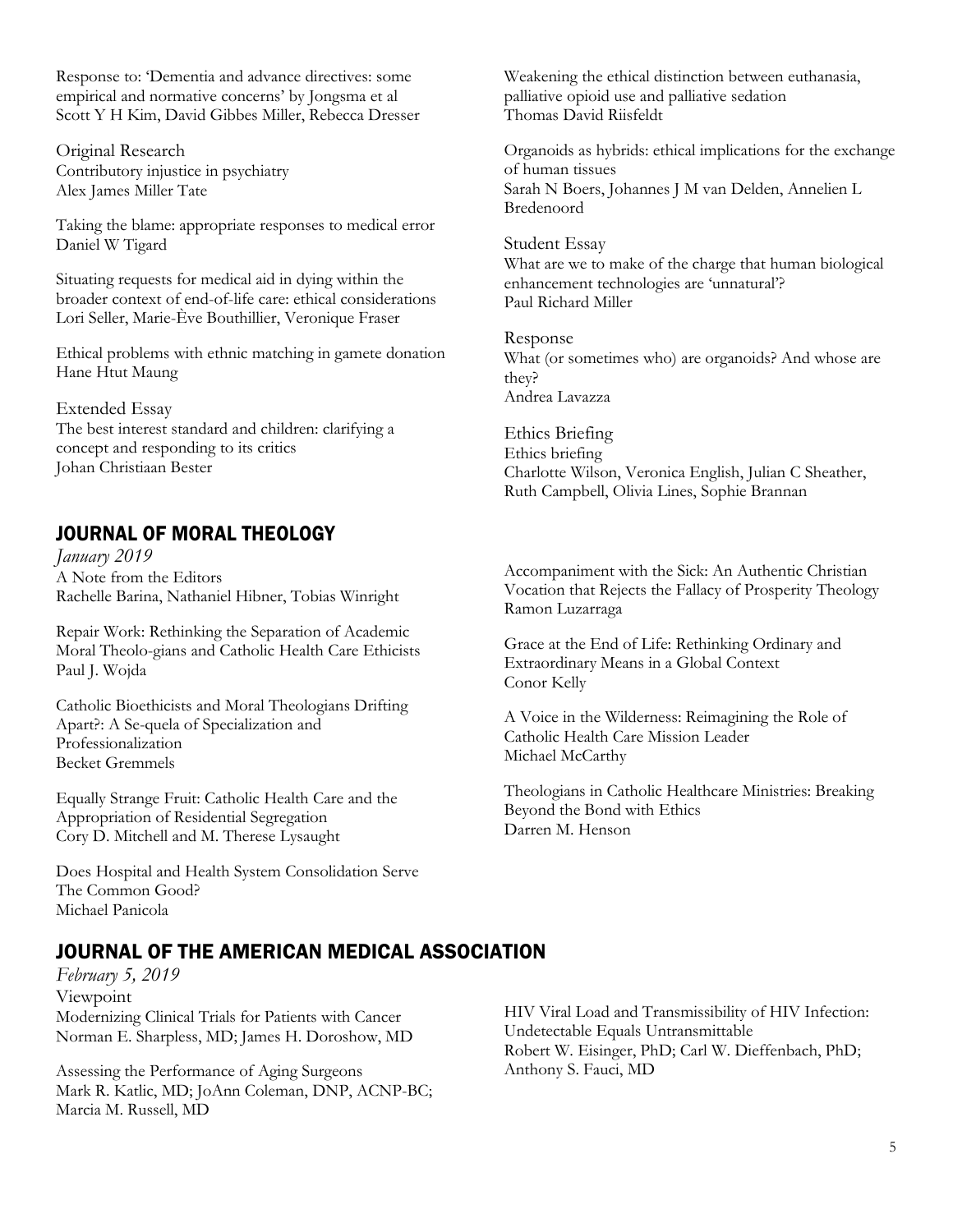Reducing the Expert Halo Effect on Pharmacy and Therapeutics Committees Jared P. Austin, MD; Stephanie A. C. Halvorson, MD

A Piece of My Mind Losing Vision and Gaining Perspective Bonnielin Swenor, PhD, MPH

Editorial Achieving Clinical Remission for Patients with Rheumatoid Arthritis Daniel Aletaha, MD; Josef S. Smolen, MD

Depth of Anesthesia and Postoperative Delirium Thomas E. F. Abbott, PhD, MRCP; Rupert M. Pearse, MD, FRCA

Original Investigation

Effect of Magnetic Resonance Imaging vs Conventional Treat-to-Target Strategies on Disease Activity Remission and Radiographic Progression in Rheumatoid Arthritis: The IMAGINE-RA Randomized Clinical Trial Signe Møller-Bisgaard, MD, PhD; Kim Hørslev-Petersen, MD, DMSc; Bo Ejbjerg, MD, PhD; et al.

Effect of Electroencephalography-Guided Anesthetic Administration on Postoperative Delirium Among Older Adults Undergoing Major Surgery: The ENGAGES Randomized Clinical Trial Troy S. Wildes, MD; Angela M. Mickle, MS; Arbi Ben Abdallah, PhD; et al.

Association of Type 1 Diabetes with Standardized Test Scores of Danish Schoolchildren Niels Skipper, PhD; Amanda Gaulke, PhD; Stine Møller Sildorf, MD, PhD; et al.

The Rational Clinical Examination Will This Patient Be Difficult to Intubate? The Rational Clinical Examination Systematic Review Michael E. Detsky, MD, MSHP; Naheed Jivraj, MBBS, MSc; Neill K. Adhikari, MDCM, MSc; et al.

JAMA Performance Improvement Performing an Inadvertent Procedure Arjun Gupta, MD; Snigdha Jain, MD; Carol Croft, MD

From the Medical Letter on Drugs and Therapeutics Imvexxy – Another Estradiol Vaginal Insert for Dyspareunia

JAMA Patient Page Genital Warts Dara Grennan, MD

Research Letter Association Between Value-Based Incentive Programs and Catheter-Associated Urinary Tract Infection Rates in the Critical Care Setting Heather E. Hsu, MD, MPH; Rui Wang, PhD; Maximilian S. Jentzsch, MS; et al.

Medical News & Perspectives American Academy of Pediatrics Says No More Spanking or Harsh Verbal Discipline Can Insects Compete with Beef, Poultry as Nutritional Powerhouses?

News from the Food and Drug Administration Birth Control Device Essure Is Still Under the Microscope App Aids Treatment Retention for Opioid Use Disorder New Chronic Constipation Medication

The JAMA Forum Will State Waivers Save, Reform, or Sabotage Obamacare? Stuart M. Butler, PhD

Bench to Bedside Pattern of Brain Activity Linked to Low Mood in People with High Trait Anxiety Tracy Hampton, PhD

Comment & Response Palliative Care for Patients with Opioid Misuse Treatment of Recurrent Clostridium difficile Infection Physician Burnout

Editorial Physician Burnout—A Serious Symptom, But of What? Thomas L. Schwenk, MD; Katherine J. Gold, MD, MSW, MS Physician Burnout—Reply

The Arts and Medicine A Neuropsychologist's Odyssey: Lyric Experimentation Breathes Life into Loss Eben S. Schwartz, PhD

Poetry and Medicine The Body Is the Person Carol Snyder Halberstadt

JAMA Revisited Is Everybody Happy? Abstract Full Text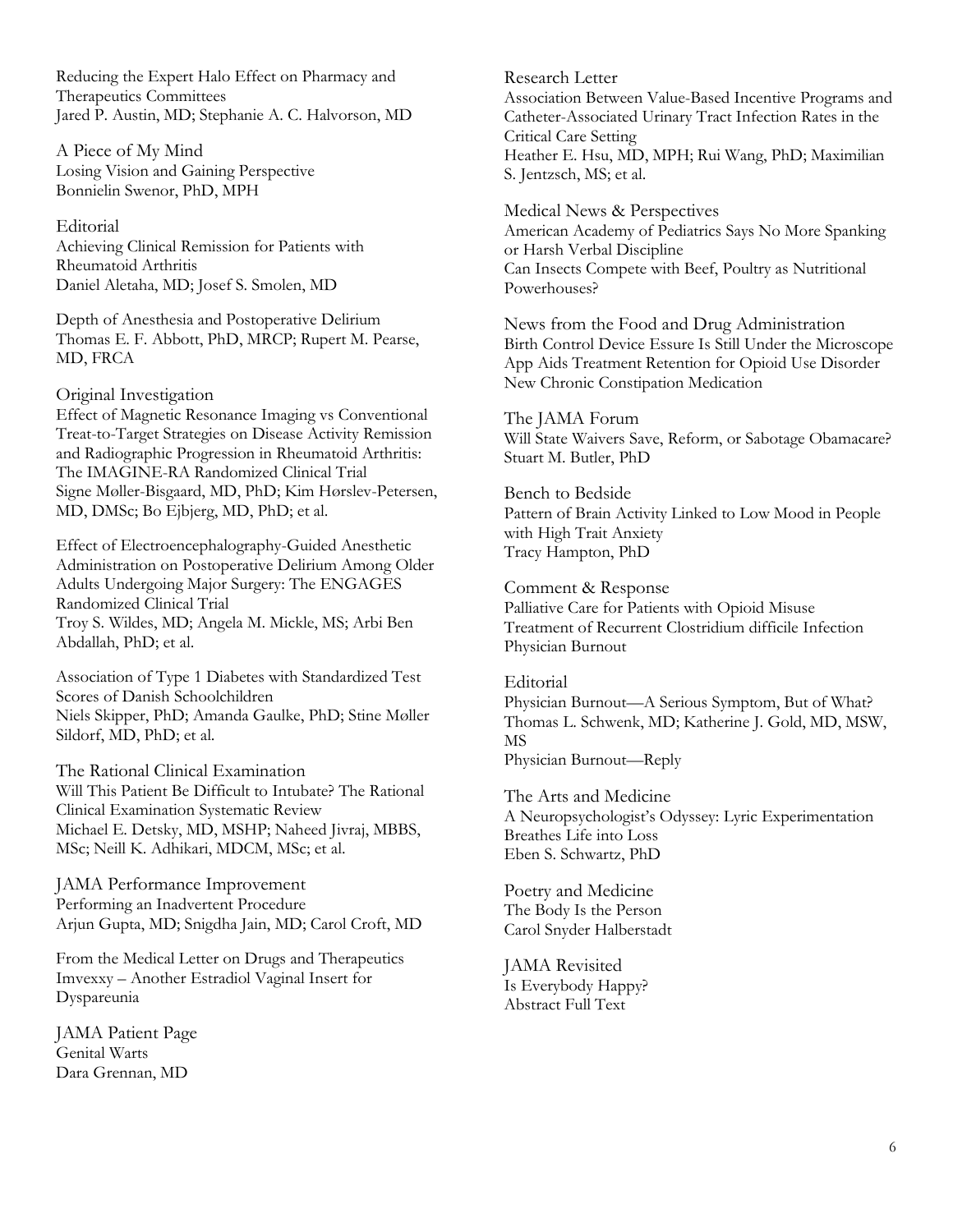*February 12, 2019* Viewpoint Trust in Health Care A Framework for Increasing Trust Between Patients and the Organizations That Care for Them Thomas H. Lee, MD, MSc; Elizabeth A. McGlynn, PhD; Dana Gelb Safran, ScD

Increasing Smoking Cessation in the United States: Expanding the Availability of Over-the-Counter **Medications** Scott J. Leischow, PhD

The Rise of Pseudomedicine for Dementia and Brain Health Joanna Hellmuth, MD, MHS; Gil D. Rabinovici, MD; Bruce L. Miller, MD

A Piece of My Mind Permanent Ink Paige Luneburg, MD

**Editorial** Trust in Health Care Howard Bauchner, MD

Prevention of Cognitive Impairment with Intensive Systolic Blood Pressure Control Kristine Yaffe, MD

Perinatal Depression: Recommendations for Prevention and the Challenges of Implementation Marlene P. Freeman, MD

Original Investigation Effect of Intensive vs Standard Blood Pressure Control on Probable Dementia: A Randomized Clinical Trial The SPRINT MIND Investigators for the SPRINT Research Group

Effect of Combination of Paracetamol (Acetaminophen) and Ibuprofen vs Either Alone on Patient-Controlled Morphine Consumption in the First 24 Hours After Total Hip Arthroplasty: The PANSAID Randomized Clinical Trial

Kasper Højgaard Thybo, MD; Daniel Hägi-Pedersen, PhD; Jørgen Berg Dahl, DMsci; et al.

Association of Left Ventricular Ejection Fraction and Symptoms with Mortality After Elective Noncardiac Surgery Among Patients with Heart Failure Benjamin J. Lerman, BS; Rita A. Popat, PhD; Themistocles L. Assimes, MD, PhD; et al.

US Preventive Services Task Force Recommendation Statement - Interventions to Prevent Perinatal Depression: US Preventive Services Task Force Recommendation Statement US Preventive Services Task Force

Evidence Report - Interventions to Prevent Perinatal Depression: Evidence Report and Systematic Review for the US Preventive Services Task Force Elizabeth O'Connor, PhD; Caitlyn A. Senger, MPH; Michelle L. Henninger, PhD; et al.

JAMA Guide to Statistics and Methods Using the E-Value to Assess the Potential Effect of Unmeasured Confounding in Observational Studies Sebastien Haneuse, PhD; Tyler J. VanderWeele, PhD; David Arterburn, MD

JAMA Clinical Challenge A Fussy Infant with a Generalized Papulovesicular Rash Ge Qian, MD; Ligong Hou, MD; Wu Guo, MD

Research Letter Buprenorphine Coverage in the Medicare Part D Program for 2007 to 2018 Daniel M. Hartung, PharmD, MPH; Kirbee Johnston, MPH; Jonah Geddes, MPH; et al.

Performance of the Centers for Medicare & Medicaid Services' Opioid Overutilization Criteria for Classifying Opioid Use Disorder or Overdose Yu-Jung Jenny Wei, PhD; Cheng Chen, BSPharm; Amir Sarayani, PharmD; et al.

Medical News & Perspectives New Planned Parenthood President: No Politics in the Exam Room

The JAMA Forum The 2018 Midterm Election Results and Health Care Gail Wilensky, PhD

News from the Centers for Disease Control and Prevention Contaminated Bypass Equipment Wound Botulism Outbreak

Biotech Innovations Imaging Needle to Detect Blood Vessels During Brain Tumor Biopsy Advanced Brain-Computer Interface for People with Paralysis New Deep Brain Stimulation Target for Mood Disorders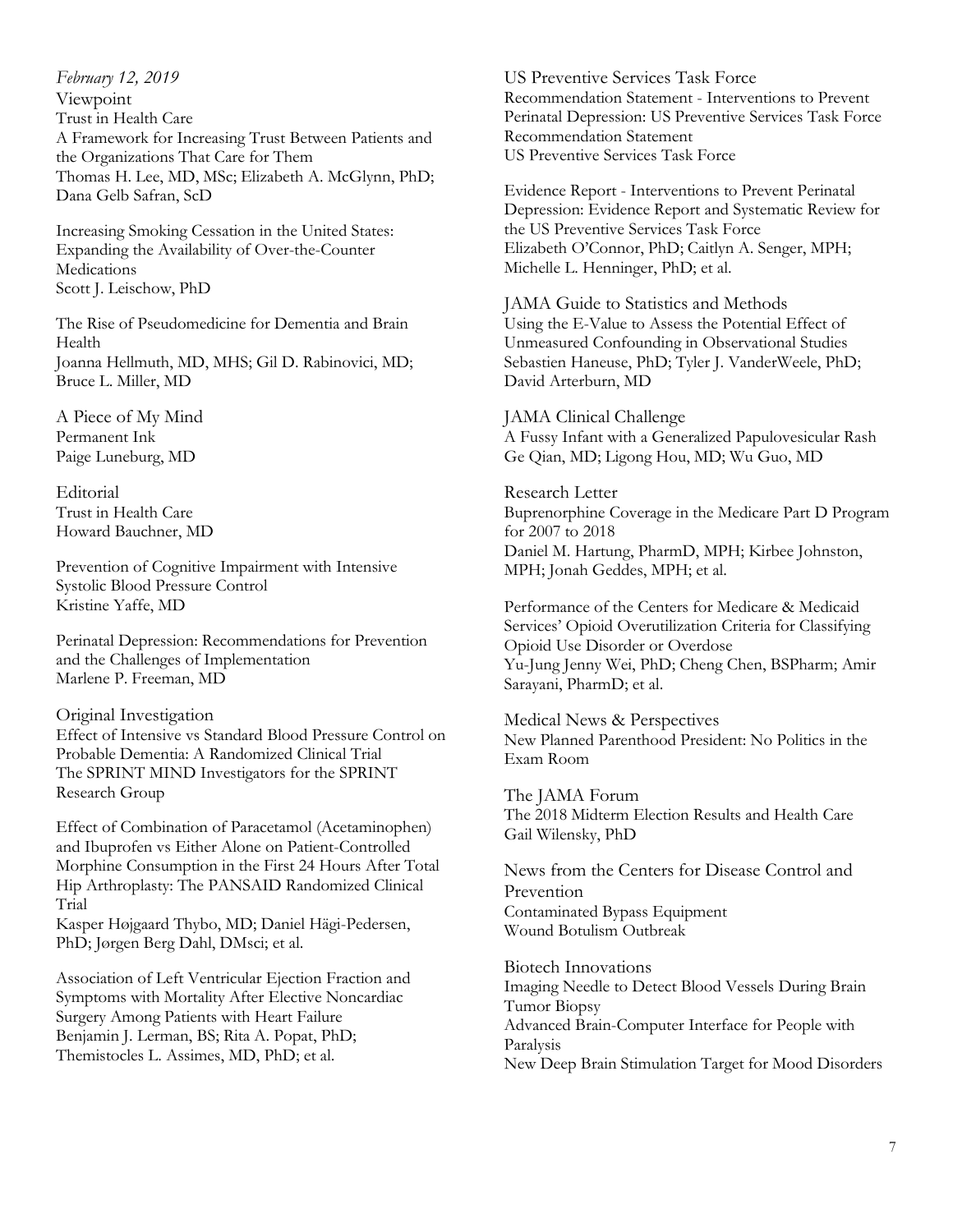Comment & Response Age of Initiation of Cervical Cancer Screening Antibiotics for Ceftriaxone-Resistant Gram-Negative Bacterial Bloodstream Infections

The Arts and Medicine The Waverly Gallery—Dementia on Broadway Michael Berkwits, MD, MSCE

JAMA Revisited Literature as an Aid to Restoration

*February 19, 2019* Viewpoint Should Physicians Recommend Replacing Opioids with Cannabis? Keith Humphreys, PhD; Richard Saitz, MD, MPH

Can Maintenance of Certification Pass the Test? Steven E. Weinberger, MD

Opioid Prescribing Limits for Acute Pain: Potential Problems with Design and Implementation Kao-Ping Chua, MD, PhD; Chad M. Brummett, MD; Jennifer F. Waljee, MD, MPH, MS

A Piece of My Mind Promoting Sensible Parenting Policies: Leading by Example Rebekah Diamond, MD

#### Editorial

How Best to Resuscitate Patients with Septic Shock? Derek C. Angus, MD, MPH

Addressing the Psychological Symptoms of Critical Illness: The Importance of "Negative" Trials in Guiding Next Steps Erin K. Kross, MD; Kathryn I. Pollak, PhD; J. Randall Curtis, MD, MPH

Mitigating Health Risks of Prescription Drugs: Lessons from FDA Oversight of Opioid Products Ameet Sarpatwari, JD, PhD; Gregory Curfman, MD

JAMA Clinical Challenge

Blurry Vision and a Black Ink Tattoo Kisha D. Piggott, MD, PhD; P. Kumar Rao, MD

Original Investigation Assessment of the FDA Risk Evaluation and Mitigation Strategy for Transmucosal Immediate-Release Fentanyl Products

Jeffrey Eric Rollman, MPH, NRP; James Heyward, MPH; Lily Olson, BA; et al.

Poetry and Medicine Verdict: Stage Four Aden Ross, PhD

JAMA Patient Page Counseling Interventions to Prevent Perinatal Depression Jill Jin, MD, MPH

Caring for the Critically Ill Patient - Effect of a Resuscitation Strategy Targeting Peripheral Perfusion Status vs Serum Lactate Levels on 28-Day Mortality Among Patients with Septic Shock: The ANDROMEDA-SHOCK Randomized Clinical Trial Glenn Hernández, MD, PhD; Gustavo A. Ospina-Tascón, MD, PhD; Lucas Petri Damiani, MSc; et al.

Caring for the Critically Ill Patient - Effect of a Nurse-Led Preventive Psychological Intervention on Symptoms of Posttraumatic Stress Disorder Among Critically Ill Patients: A Randomized Clinical Trial Dorothy M. Wade, PhD; Paul R. Mouncey, MSc; Alvin Richards-Belle, BSc; et al.

Preliminary Communication

Effect of Intravenous Acetaminophen vs Placebo Combined with Propofol or Dexmedetomidine on Postoperative Delirium Among Older Patients Following Cardiac Surgery: The DEXACET Randomized Clinical Trial

Balachundhar Subramaniam, MD, MPH; Puja Shankar, MD; Shahzad Shaefi, MD, MPH; et al.

JAMA Guide to Statistics and Methods Mediation Analysis Hopin Lee, PhD; Robert D. Herbert, PhD; James H. McAuley, PhD

JAMA Diagnostic Test Interpretation Sweat Chloride Testing Cormac McCarthy, MD, PhD; John P. Clancy, MD; John Brewington, MD

Research Letter Use of Active Surveillance or Watchful Waiting for Low-Risk Prostate Cancer and Management Trends Across Risk Groups in the United States, 2010-2015 Brandon A. Mahal, MD; Santino Butler, BA; Idalid Franco, MD, MPH; et al.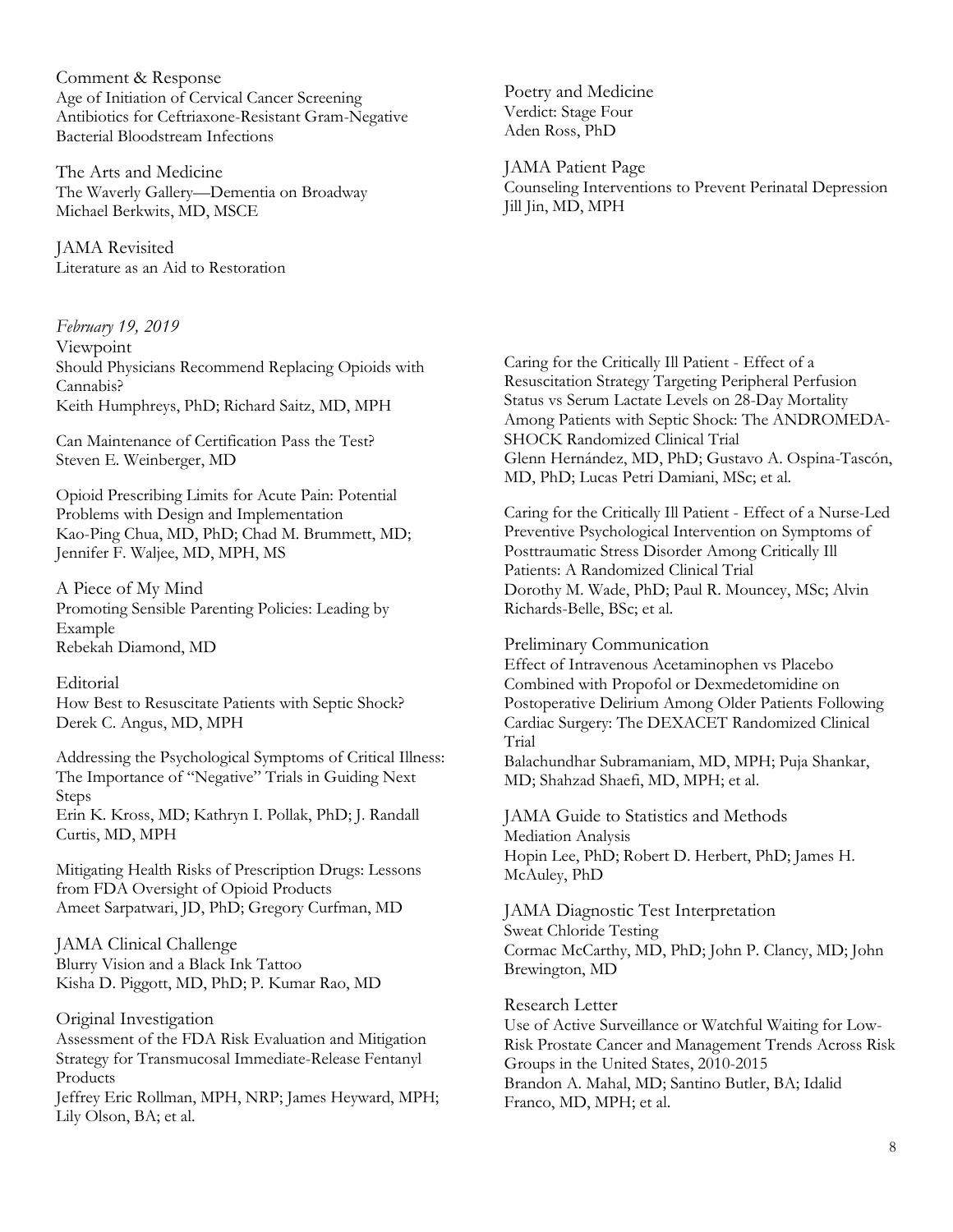Medical News & Perspectives Are Probiotics Money Down the Toilet? Or Worse? Jennifer Abbasi

News from the Food and Drug Administration Eye-Tracking Test Approved to Help Diagnose Concussion FDA Approves Bacteriophage Trial Measuring Breast Milk Nutrients to Support Optimal Infant Growth

The JAMA Forum Medical Scribes, Productivity, and Satisfaction Elsa Pearson, MPH; Austin Frakt, PhD

Global Health Yemen's Deadly Cholera Epidemic Hydroxyurea Safe and Effective for Sickle Cell Anemia Multidrug Ebola Trial Underway in Democratic Republic of Congo

*February 26, 2019* Viewpoint The Path to Diagnostic Excellence Includes Feedback to Calibrate How Clinicians Think Ashley N. D. Meyer, PhD; Hardeep Singh, MD, MPH

Potential Excessive Testing at Scale: Biomarkers, Genomics, and Machine Learning Kenneth D. Mandl, MD, MPH; Arjun K. Manrai, PhD

Long-term Potential Implications of Immigration Barriers for Medical Education Carrie L. Radabaugh, MPP; Catherine M. Welcher, BA; Susan E. Skochelak, MD, MPH

A Decade of Health Information Technology Usability Challenges and the Path Forward Raj M. Ratwani, PhD; Jacob Reider, MD; Hardeep Singh, MD, MPH

Supervised Injection Facilities: Legal and Policy Reforms Lawrence O. Gostin, JD; James G. Hodge Jr, JD, LLM; Chelsea L. Gulinson, JD

#### Editorial

A New Personalized, Patient-Centric, and Cost-Conscious Guideline for Contemporary Cholesterol Management Eric Peterson, MD, MPH; Philip Greenland, MD

Rationing of Health Care in the United States: An Inevitable Consequence of Increasing Health Care Costs Howard Bauchner, MD

JAMA Revisited Weather and Disease Comment & Response Long-term Follow-up of Antibiotics vs Surgery for Appendicitis Gestational Diabetes and Childhood Obesity

The Arts and Medicine Whipped Cream—Viennese Ballet and Pop Surrealism Meet Dark Medicine Jason F. Wang, BA; Nicholas A. Soter, MD; Simon A. Morrison, PhD

Poetry and Medicine Beyond Reason Lala Tanmoy Das

JAMA Patient Page Surgical Decision Making for Older Adults Jill Q. Dworsky, MD, MS; Marcia M. Russell, MD

A Piece of My Mind Full Circle Reem A. Abu-Libdeh, MD

Original Investigation Effect of Patient-Centered Transitional Care Services on Clinical Outcomes in Patients Hospitalized for Heart Failure: The PACT-HF Randomized Clinical Trial Harriette G. C. Van Spall, MD, MPH; Shun Fu Lee, PhD; Feng Xie, PhD; et al.

Association of Overlapping Surgery with Perioperative **Outcomes** Eric Sun, MD, PhD; Michelle M. Mello, JD, PhD; Chris A. Rishel, MD, PhD; et al.

Association of Genetic Variants in NUDT15 With Thiopurine-Induced Myelosuppression in Patients with Inflammatory Bowel Disease Gareth J. Walker, MBBS; James W. Harrison, PhD; Graham A. Heap, PhD; et al.

#### Review

Diagnosis and Outpatient Management of Chronic Obstructive Pulmonary Disease: A Review Craig M. Riley, MD; Frank C. Sciurba, MD

JAMA Guide to Statistics and Methods Number Needed to Treat: Conveying the Likelihood of a Therapeutic Effect Jeffrey L. Saver, MD; Roger J. Lewis, MD, PhD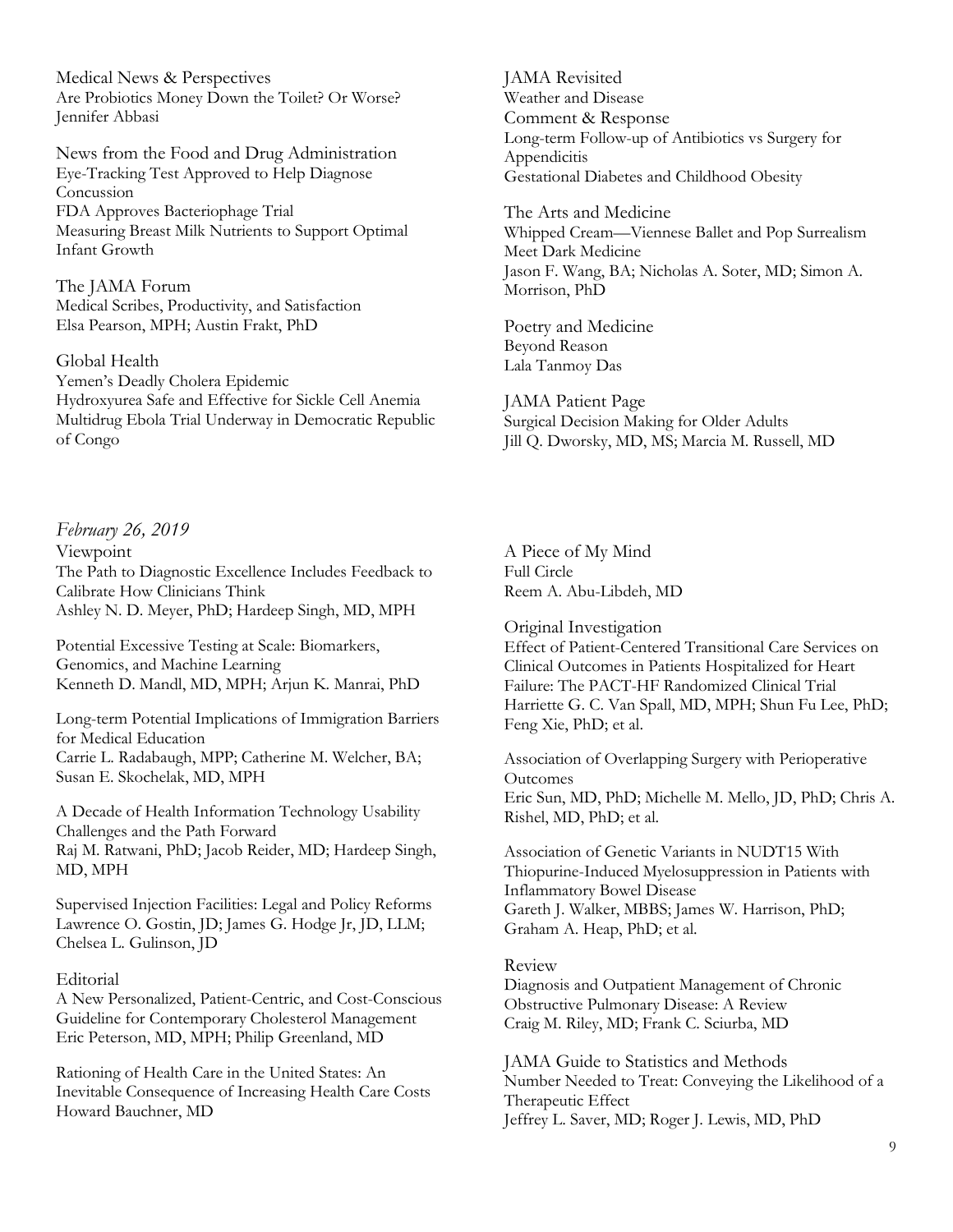JAMA Clinical Guidelines Synopsis Management of Blood Cholesterol Francis J. Alenghat, MD, PhD; Andrew M. Davis, MD, MPH

Research Letter Radiation Contamination Following Cremation of a Deceased Patient Treated with a Radiopharmaceutical Nathan Y. Yu, MD; William G. Rule, MD; Terence T. Sio, MD, MS; et al.

Editor's Note Overlapping Surgery and Perioperative Outcomes Edward H. Livingston, MD

Medical News & Perspectives Why Are Mothers Still Passing Syphilis to Their Babies? New Cholesterol Guidelines Personalize Risk and Add Treatments

The JAMA Forum Teaching Pelvic Examination Under Anesthesia Without Patient Consent Eli Y. Adashi, MD, MS

News from the Centers for Disease Control and Prevention Declining Opioid Prescriptions US Contraceptive Use

Clinical Trials Update Cessation Intervention for Low-Income Smokers Posters Teach the Basics of Birth Control Exercise for Older Adults with Cognitive Impairment

## KENNEDY INSTITUTE OF ETHICS JOURNAL

*December 2018* Feature Articles Rightly or for Ill: The Ethics of Individual Memory Alison Reiheld

Microaggressions in Clinical Medicine Lauren Freeman and Heather Stewart

Navigating the Perfect Storm: Ethical Guidelines for Conducting Research Involving Participants with Multiple Vulnerabilities Andrew M. Childress and Christopher R. Thomas

# L'OSSERVATORE ROMANO

*February 1, 2019* Builders of the culture of encounter: Pope Francis in Panama for World Youth Day

BMI Not a Good Proxy for Breast Cancer Risk Digital CBT Reduces Insomnia Symptoms Round the Clock

Health Agencies Update Preventing EHR Confusion Artificial Intelligence for Cervical Precancer Screening Best Practices for Pain Management

Comment & Response Thyroid Hormone Therapy for Subclinical Hypothyroidism Arthroscopic Partial Meniscectomy vs Physical Therapy for Nonobstructive Meniscal Tears Case-Control Studies

The Arts and Medicine Filling Absence Through Medical Imaging – The Art of Marilène Oliver Carrie A. Butt

Poetry and Medicine Santa Librada James Wilk, MD

JAMA Revisited Feigned Amnesia as a Defense Reaction George E. Price, M.D.; William B. Terhune, M.D.

JAMA Patient Page Leptospirosis Dara Grennan, MD

Book Reviews Bioethicists Are More Like Bricoleurs than Engineers: Reflections on Fredrik Svenaeus's Phenomenological **Bioethics** Erik Parens

Young people offer a counter-response to walls built by nationalism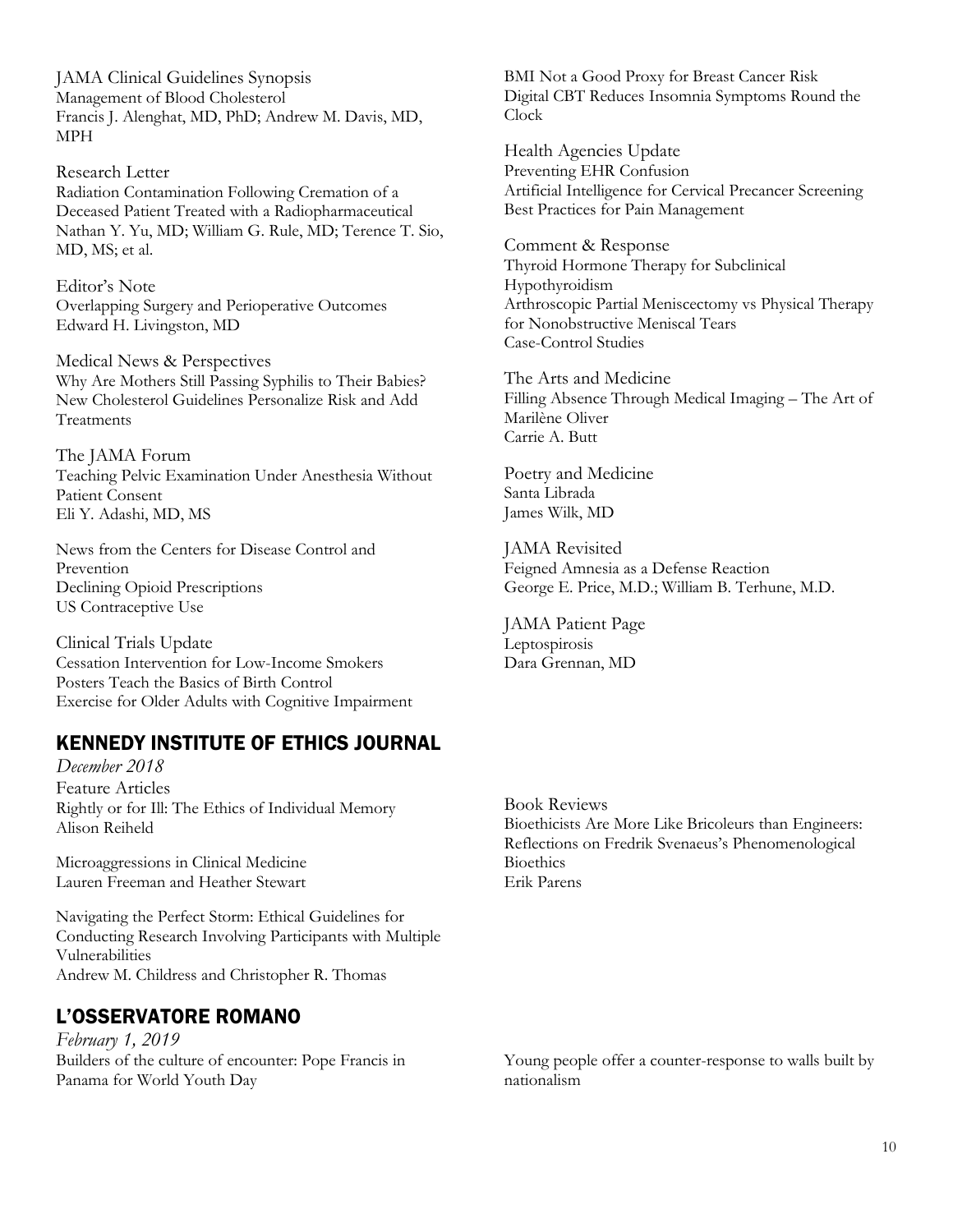Land of convocation and dreams: Discourse to authorities and representatives of civil society

For a Church of compassion: Meeting with Central American Bishops

The Pope's youthful heart

Teachers and builders of the culture of encounter: With young people for the opening of WYD

Labels build walls that isolate and divide: Penitential liturgy at the youth detention centre

Every man has a horizon

Exploitation, criminal activity and abuse feed on young lives: Via Crucis at the Campo Santa Maria La Antigua

In the sign of Mary

Overcome the weariness of hope: Mass and dedication of the altar of the Santa Maria La Antigua Cathedral

*February 8, 2019* Holy Father and Grand Imam sign 'Document on Human Fraternity'

Cardinal Fernando Sebastián Aguilar dies: Archbishop emeritus of Pamplona y Tudela

The dialogue between Christianity and Islam is a decisive factor for peace in the world

The middle east must become a land of peace: Audience with the Commission for theological dialogue between Catholic and Orthodox Churches

Consecrate life a time of encounter with God: Pope Francis celebrates the Feast of the Presentation of the Lord

For children in Yemen: Holy Father's appeal on 'Pro-life Day' celebrated in Italy

Faith in God unites and does not divide: Video message to the people of the United Arab Emirates

#### *February 15, 2019*

There is no room for 'I' in prayer: Holy Father's catechesis at the General Audience

The fight against hunger must be more than just a slogan: To International Fund for Agricultural Development Benedict XVI: six years since historic announcement

A change of attitude is essential: Fr Zollner looks ahead to the meeting on protection of minors

The love story that is life

Courage and trust to imitate Mary's 'yes': Prayer vigil with young people in the Campo San Juan Pablo II

You are the 'now of God': Closing Mass of WYD in Panama

Here we are born: Visit to a home for AIDS patients

With a gaze on world tragedies: After the Marian prayer

Limitations and weaknesses must not stop the mission: Pope thanks WYD volunteers

In the confessional I understood the tragedy of abortion: Press conference on the return flight from Panama to Rome Andrea Tornielli

Pope Francis and the courage of encounter

800 years later, a new embrace and commitment in the sign of peace Andrea Tornielli

Brothers, children of the same merciful Father Andrea Monda

God is with those who seek peace: Pope Francis delivers his first address in the UAE

The Beatitudes are a roadmap for life: Closing Mass in Abu Dhabi

Fraternity and peace, but from the perspective of Heaven

In the footsteps of Saint Francis

Religion is never violence: Grand Imam and UEA Prime Minister

A grateful farewell from the Holy Father: Pope's final remarks after closing Mass in Abu Dhabi

Maurizio Fontana Crimes against humanity: Denouncing modern forms of slavery

Pope's intention for February: Apostleship of Prayer

There can be no sustainable development without solidarity: Video message to the World Government Summit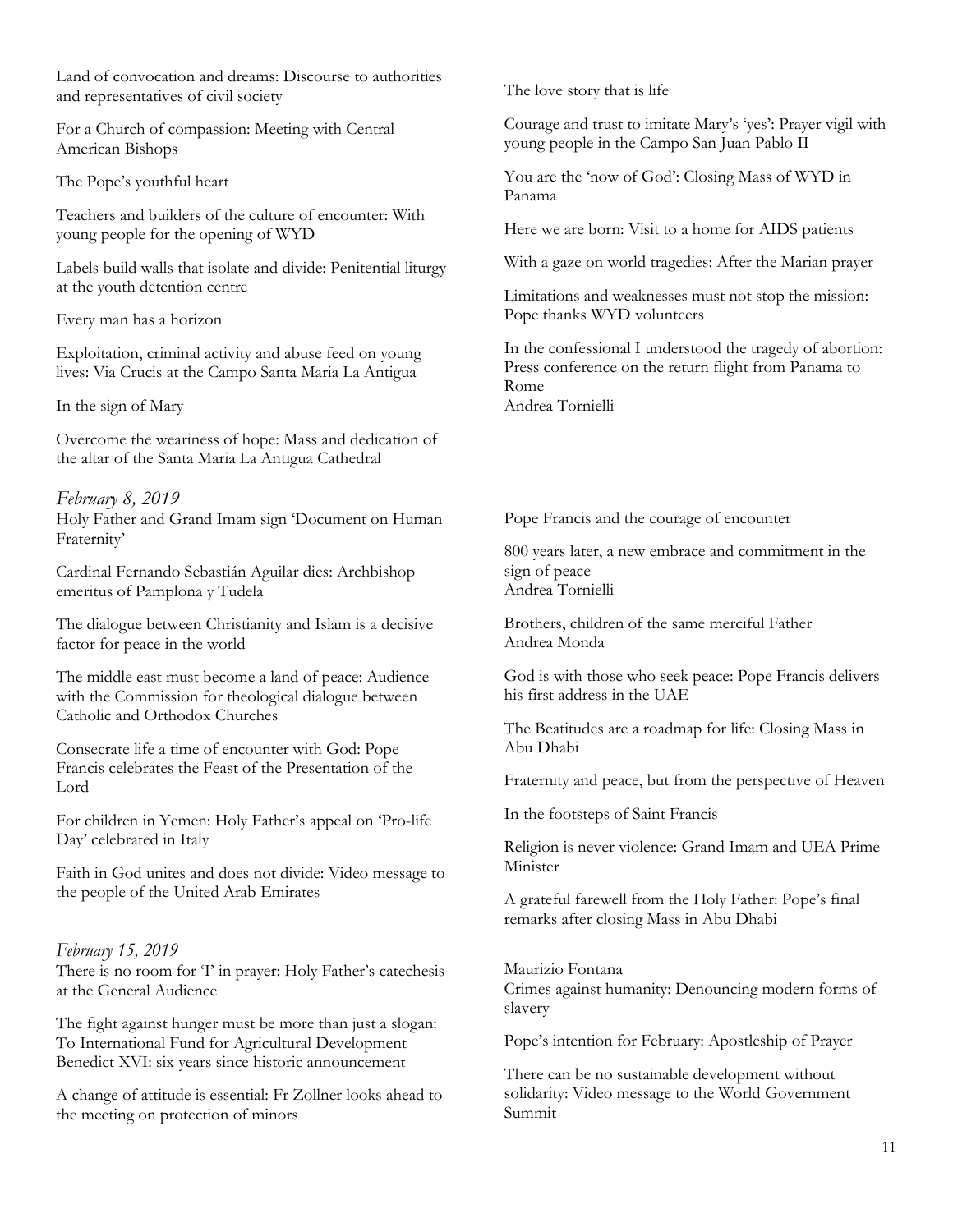The declaration I signed with the Grand Imam adheres to the Council: Press conference on the return flight from Abu Dhabi to Rome

A timely Magisterium

Marriage requires unity and fidelity: Pope's audience to the Tribunal of the Roman Rota

Out of the shadows: Australian Bishops for the promotion of women

*February 22, 2019*  Hear the cry of the little ones who plead for justice Maurizio Fontana

Theodore Edgar McCarrick dismissed from clerical status: Announced by Congregation for the Doctrine of the Faith

Eternally begging for love: Pope Francis continues his catechesis on the Lord's Prayer

Cultural mingling: At the Indigenous People's Forum

Few have too much and too many have too little: The Pope to IFAD staff

The fight against hunger cannot be a mere slogan: Pontiff's discourse to the Governing Council of the International Fund for Agricultural Development

## NEW ENGLAND JOURNAL OF MEDICINE

*February 7, 2019*  Perspective Heart and Sole — Of Metatarsals, Meaning, and Medicine L. Rosenbaum

A Step toward Protecting Payments for Primary Care B.E. Landon

Risk Compensation and Clinical Decision Making — The Case of HIV Preexposure Prophylaxis J.L. Marcus, K.A. Katz, D.S. Krakower, and S.K. Calabrese

Addressing a Core Gap in Cancer Care — The NCI Moonshot Program to Help Oncology Patients Stop Smoking R.T. Croyle, G.D. Morgan, and M.C. Fiore

Original Articles Omadacycline for Community-Acquired Bacterial Pneumonia R. Stets and Others

Omadacycline for Acute Bacterial Skin and Skin-Structure Infections W. O'Riordan and Others

A chip installed in every heart: Interview with American writer Kary Karr Elena Buia Rutt

Four Centuries of Carmelite Presence in India: The Order celebrates a milestone in the mission Fr Saverio Cannistrà, OCD

Report exploitation and slavery: A new appeal against human trafficking

Four days that will leave their mark Andrea Tornielli

Courage and Concreteness to heal the wounds of abuse

Points of reflection

Testimonies of the victims

The abuse of children is always wrong: Statement of Major Superiors prior to the Meeting on the Protection of Minors

On the call to holiness in our common home Kevin W. Irwin

Pastoral responsibility for the protection of minors: Looking ahead to the meeting in the Vatican

Angiotensin–Neprilysin Inhibition in Acute Decompensated Heart Failure E.J. Velazquez and Others

Phase 1 Trial of an RNA Interference Therapy for Acute Intermittent Porphyria E. Sardh and Others

Clinical Practice Depression in the Primary Care Setting L.T. Park and C.A. Zarate, Jr.

Review Article Frontiers in Medicine: Organoids — Preclinical Models of Human Disease M. Li and J.C. Izpisua Belmonte

Images in Clinical Medicine Cutaneous Malakoplakia T. Gliddon and K. Proudmore

Oral and Genital Ulcers in Behçet's Disease L.S. Guedes-Barbosa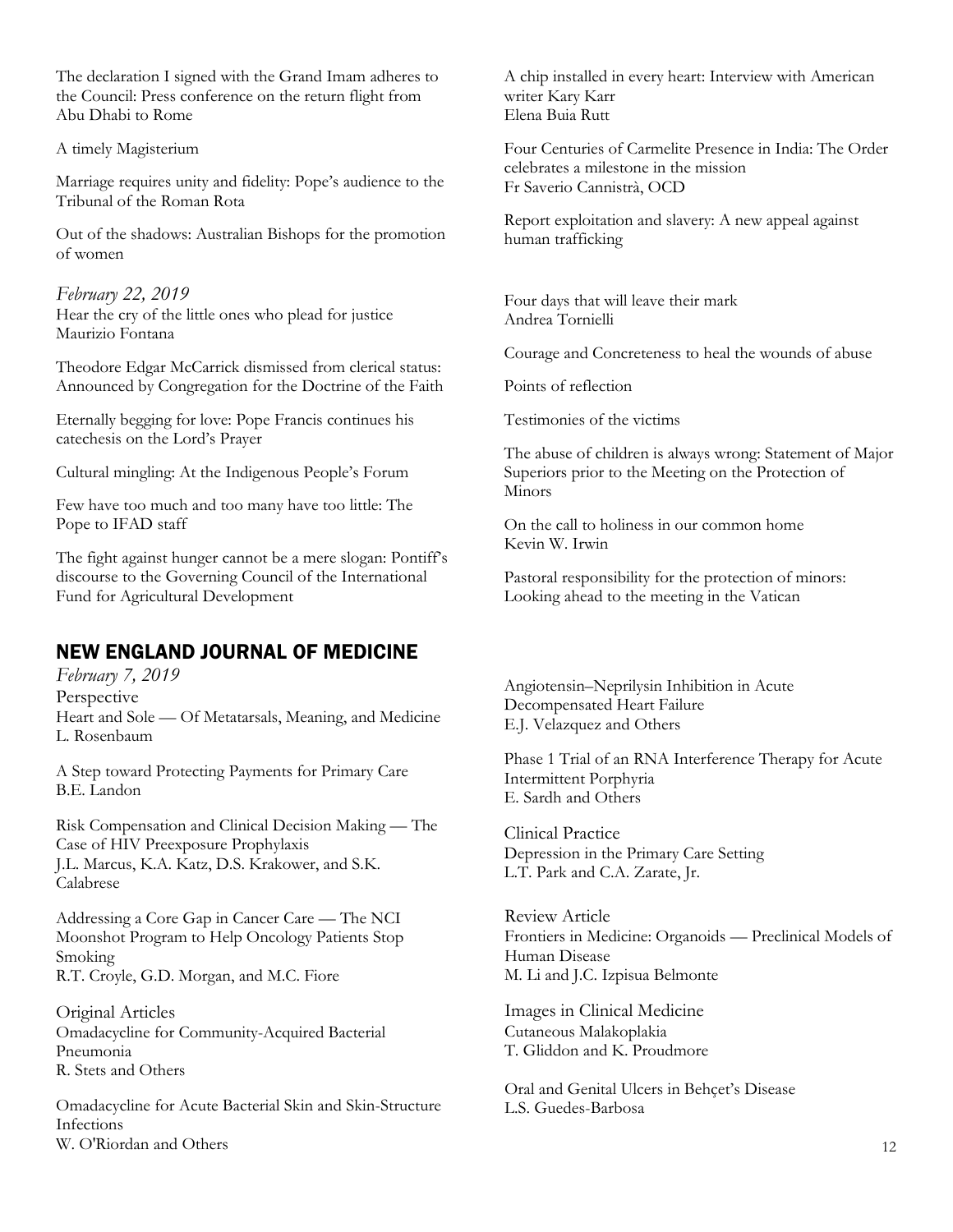Clinical Problem-Solving The Devil Is in the Details E. Ben-Chetrit, L. Shavit, A. Tvito, M. Korem, and A. Bnaya

Editorials Omadacycline — The Newest Tetracycline H.F. Chambers

PIONEERing the In-Hospital Initiation of Sacubitril– Valsartan J. Jarcho

#### *February 14, 2019*

Perspective Brazil's Fight against Hepatitis C — Universalism, Local Production, and Patents E.M. da Fonseca, K. Shadlen, and F.I. Bastos

Universal Medicine Access through Lump-Sum Remuneration — Australia's Approach to Hepatitis C S. Moon and E. Erickson

Reducing Unfair Out-of-Network Billing — Integrated Approaches to Protecting Patients M.A. Hall, L. Adler, P.B. Ginsburg, and E. Trish

Residual Disease after Neoadjuvant Therapy — Developing Drugs for High-Risk Early Breast Cancer T.M. Prowell, J.A. Beaver, and R. Pazdur

Original Articles Trastuzumab Emtansine for Residual Invasive HER2- Positive Breast Cancer G. von Minckwitz and Others

A Randomized Trial of E-Cigarettes versus Nicotine-Replacement Therapy P. Hajek and Others

Decolonization to Reduce Postdischarge Infection Risk among MRSA Carriers S.S. Huang and Others

Review Article Aspiration Pneumonia L.A. Mandell and M.S. Niederman

Images in Clinical Medicine Heart of Gold S. Leuin and J. Handwerker

Clinical Decisions Early Administration of Antibiotics for Suspected Sepsis M.Y. Mi, M. Klompas, and L. Evans

Correspondence Organ Donation and Drug Intoxication–Related Deaths in the United States Wearable Cardioverter–Defibrillator after Myocardial Infarction More on Mu-Opioid Receptor Antagonists in PD-1 Blockade–Induced Pruritus

Thrombus in Transit J. Ng and M.P. Pelletier

Case Records of The Massachusetts General Hospital Case 5-2019: A 48-Year-Old Woman with Delusional Thinking and Paresthesia of the Right Hand C. Hogan and Others

Editorials Further Progress for Patients with Breast Cancer D.F. Hayes

E-Cigarettes to Assist with Smoking Cessation B. Borrelli and G.T. O'Connor

The Dangerous Flavors of E-Cigarettes J.M. Drazen, S. Morrissey, and E.W. Campion

Clinical Implications of Basic Research Notch and Nonalcoholic Fatty Liver and Fibrosis S. Romeo

Medicine and Society Teamwork — Part 1: Divided We Fall L. Rosenbaum

Correspondence Youth Vaping and Associated Risk Behaviors — A Snapshot of Colorado Oral Immunotherapy for Peanut Allergy Attention Deficit–Hyperactivity Disorder and Month of School Enrollment Lymphedema after Breast Cancer Treatment Case 29-2018: A Woman with Infertility More on Blastic Plasmacytoid Dendritic-Cell Neoplasms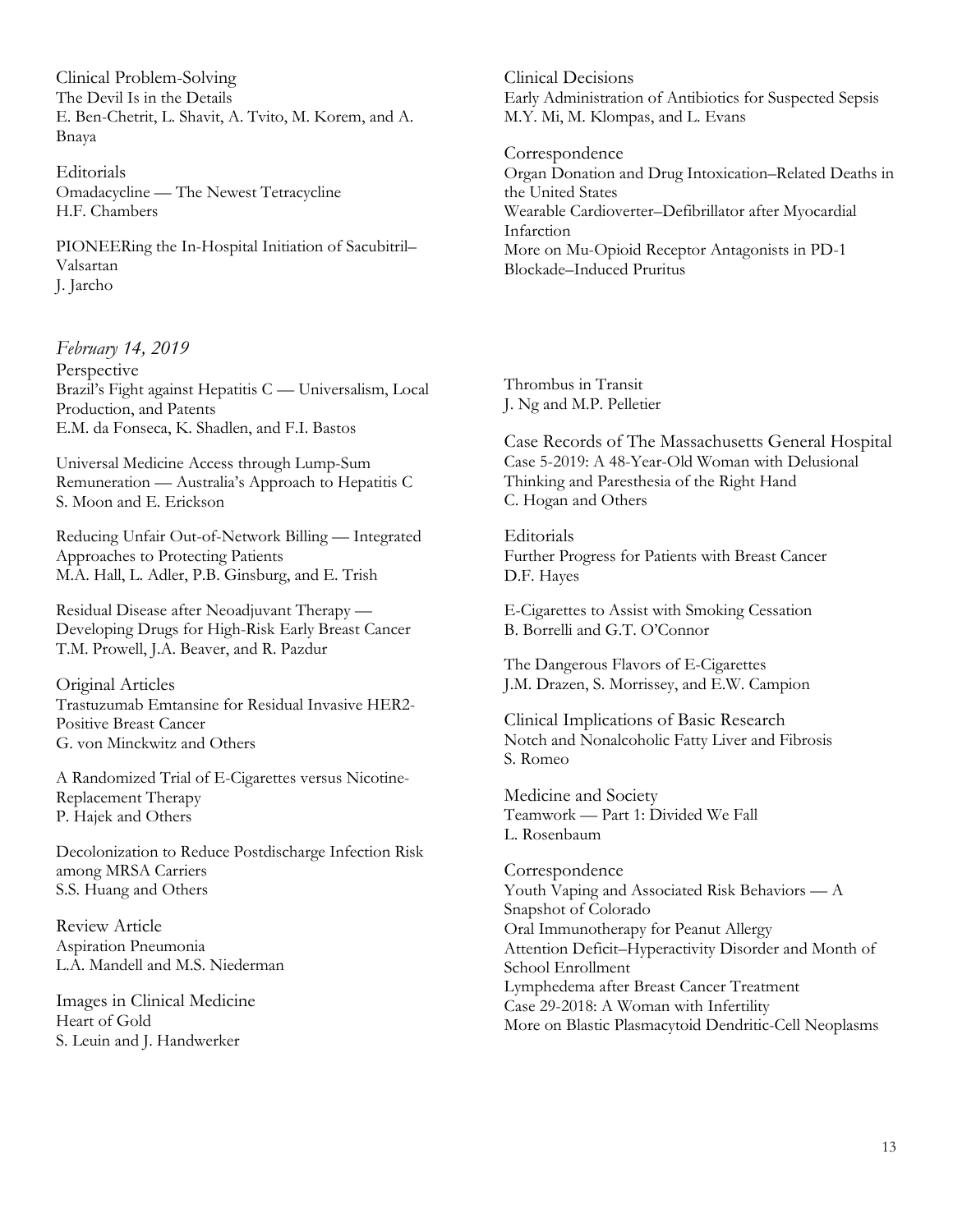*February 21, 2019*  Perspective Case Studies in Social Medicine: Structural Iatrogenesis — A 43-Year-Old Man with "Opioid Misuse" S. Stonington and D. Coffa

Don't Ruin My Life — Aging and Driving in the 21st **Century** L. Aronson

Endings, Beginnings S. Levenstein

Original Articles Apixaban to Prevent Venous Thromboembolism in Patients with Cancer M. Carrier and Others

Rivaroxaban for Thromboprophylaxis in High-Risk Ambulatory Patients with Cancer A.A. Khorana and Others

Once-Daily Plazomicin for Complicated Urinary Tract Infections F.M.E. Wagenlehner and Others

Sacituzumab Govitecan-hziy in Refractory Metastatic Triple-Negative Breast Cancer A. Bardia and Others

Low-Dose Methotrexate for the Prevention of Atherosclerotic Events P.M. Ridker and Others

Review Article Initial Care of the Severely Injured Patient D.R. King

*February 28, 2019* Perspective Patient-Experience Data and Bias — What Ratings Don't Tell Us K.G. Poole, Jr.,

Closing the Gap — Making Medical School Admissions More Equitable E. Talamantes, M.C. Henderson, T.L. Fancher, and F. Mullan

Racist Like Me — A Call to Self-Reflection and Action for White Physicians D. Cohan

Loud, Gray, and Arbitrary — The Compounding Trauma of Detention for Asylum Seekers K.C. McKenzie

Images in Clinical Medicine Sporotrichosis J. Qin and J. Zhang

Pituitary Hyperplasia from Primary Hypothyroidism K.S. Shivaprasad and K. Siddardha

Case Records of The Massachusetts General Hospital Case 6-2019: A 29-Year-Old Woman with Nausea, Vomiting, and Diarrhea A.Y. Walley, S.E. Wakeman, and G. Eng

Editorials Direct Oral Anticoagulants for Thromboprophylaxis in Ambulatory Patients with Cancer G. Agnelli

Needed: Antimicrobial Development E. Cox, S. Nambiar, and L. Baden

Medicine and Society Teamwork — Part 2: Cursed by Knowledge — Building a Culture of Psychological Safety L. Rosenbaum

Correspondence Plazomicin for Infections Caused by Carbapenem-Resistant Enterobacteriaceae Minimally Invasive or Abdominal Radical Hysterectomy for Cervical Cancer Palbociclib and Fulvestrant in Breast Cancer Neonatal Organ Donation

Original Articles Bag-Mask Ventilation during Tracheal Intubation of Critically Ill Adults J.D. Casey and Others

A Randomized Trial of Lymphadenectomy in Patients with Advanced Ovarian Neoplasms P. Harter and Others

Variant PADI3 in Central Centrifugal Cicatricial Alopecia L. Malki and Others Brief Report: Molecular Support for Heterogonesis Resulting in Sesquizygotic Twinning M.T. Gabbett and Others

Review Article Intimate Partner Violence E. Miller and B. McCaw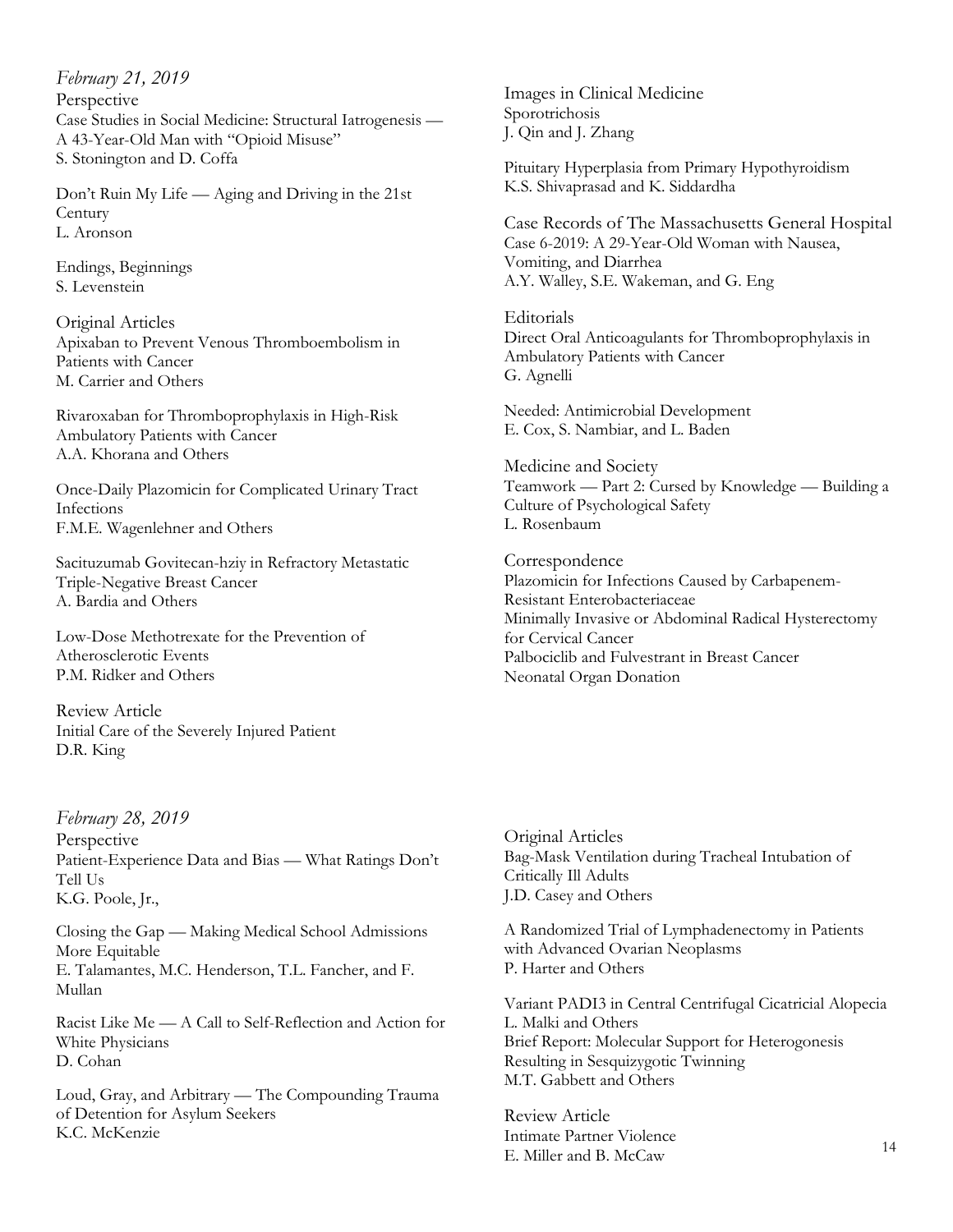Images in Clinical Medicine Cardiac Metastases in Melanoma H. Safa and I.C. Glitza Oliva

Spindle-Cell Sarcoma of the Tongue M. Brucoli and A. Benech

Case Records of The Massachusetts General Hospital Case 7-2019: A 73-Year-Old Woman with Swelling of the Right Groin and Fever J.D. Soumerai, S.H. Tajmir, M.S. Hirsch, and L.R. Massoth

Editorials Preventing Dogma from Driving Practice P.A. Kritek and A.M. Luks

Ovarian Cancer Surgery — Heed This LION's Roar E.L. Eisenhauer and D.S. Chi

Genetic Susceptibility to Alopecia J. Uitto

#### ORIGINS

*February 7, 2019*  Panamá Visit: Meeting with Civil Authorities Pope Francis

Panamá Visit: Meeting with Bishops of Central America Pope Francis

Panamá Visit: World Youth Day Welcome Ceremony Pope Francis

*February 14, 2019*  Panamá Visit: Mass with Priests, Men and Women Religious, and Lay Movements Pope Francis

Panamá Visit: World Youth Day Vigil Pope Francis

Panamá Visit: World Youth Day Closing Mass Pope Francis

*February 21, 2019*  United Arab Emirates Visit: Speech at Interreligious Gathering Pope Francis

Human Fraternity for World Peace and Living Together Pope Francis and Sheikh Ahmad el-Tayeb

United Arab Emirates Visit: Homily at Mass in Abu Dhabi Pope Francis

Clinical Implications of Basic Research Alternative Splicing in Tumors — A Path to Immunogenicity? J.E. Slansky and P.T. Spellman

Medicine and Society Teamwork — Part 3: The Not-My-Problem Problem L. Rosenbaum

Correspondence Oocyte Cryopreservation in a Transgender Male Adolescent Low Incidence of Hospital-Onset Clostridium difficile Infection in Sickle Cell Disease Atezolizumab plus Chemotherapy in Small-Cell Lung Cancer Candida auris in an Intensive Care Setting The Role of Deferiprone in Iron Chelation

Panamá Visit: Visit to Youth Detention Center Pope Francis

Panamá Visit: Way of the Cross with Young People Pope Francis

Panamá Visit: Meeting with World Youth Day Volunteers Pope Francis

Panamá Visit: News Conference Aboard Plane to Rome Pope Francis

United Arab Emirates Visit: News Conference Aboard Plane to Rome Pope Francis

Speech to the Roman Rota Pope Francis